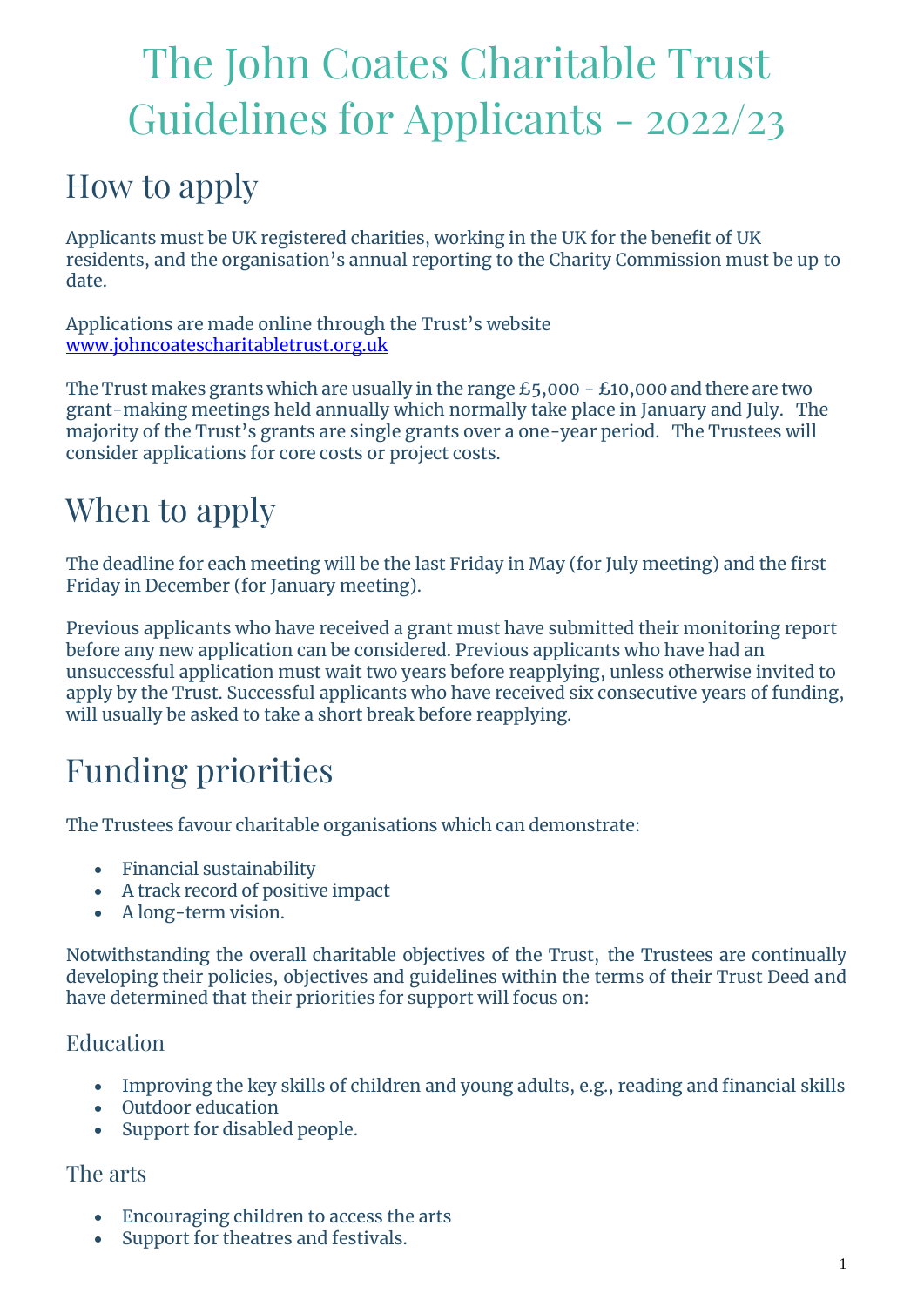#### Medicine and healthcare

- Funding research
- Raising awareness and providing information
- Supporting service-users.

#### Heritage, conservation and the environment

- History preservation
- Protection and/or enhancement of green spaces (including parks, estates and gardens) and coastal areas, rivers and lakes
- Protection of endangered species, both flora and fauna.

#### Societal and community cohesion

- Family based services, including support of carers
- Prisoners' wellbeing
- Support for disabled people in community settings
- Support for those from disadvantaged backgrounds and/or are at risk of becoming marginalised
- Support for women facing difficult circumstances.

# Geographical priorities

The Trust supports national organisations and small charities which are of personal or local interest to the Trustees. If you are a local charity applying for the first time, please be aware that the Trust is currently only supporting charities which deliver projects in the following areas:

- London-wide or work focused on:
	- o North Kensington
	- o Lambeth
	- o Merton
	- o Wandsworth
- Cambridge or the surrounding area
- Hampshire
- North-West Norfolk
- North Devon
- Surrey
- West Sussex

## Exclusions

As well as individuals, the Trust is unlikely to support the following charities:

- Charities less than five years old
- Charities with an income under £150,000
- Charities working outside the Trust's preferred geographical areas
- Regional offices of national charities